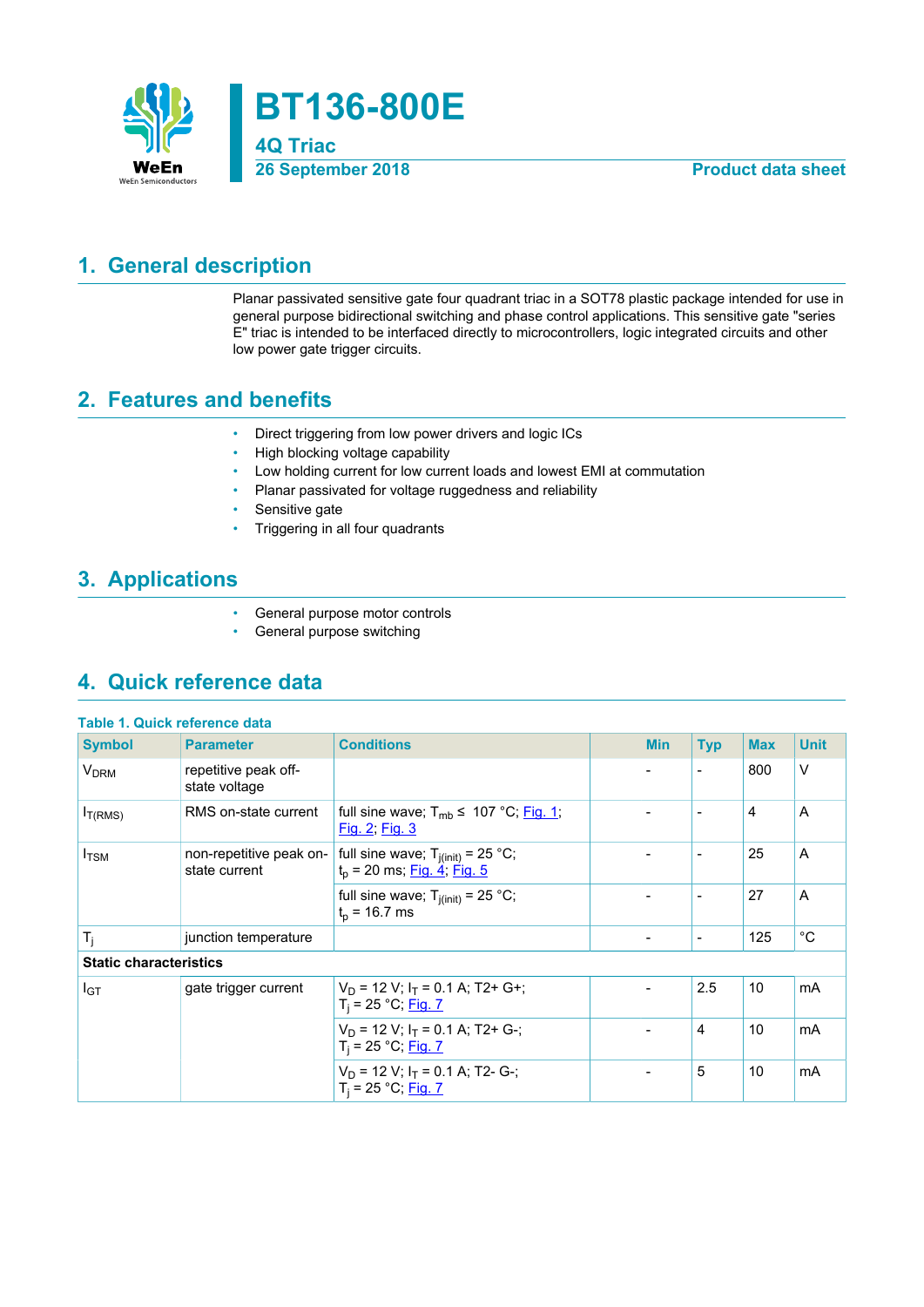### **4Q Triac**

| <b>Symbol</b>                  | <b>Parameter</b>                     | <b>Conditions</b>                                                                                                               |  | <b>Min</b> | <b>Typ</b> | <b>Max</b>               | <b>Unit</b> |
|--------------------------------|--------------------------------------|---------------------------------------------------------------------------------------------------------------------------------|--|------------|------------|--------------------------|-------------|
|                                |                                      | $V_D$ = 12 V; $I_T$ = 0.1 A; T2- G+;<br>$T_i = 25 °C;$ Fig. 7                                                                   |  |            | 11         | 25                       | mA          |
| Iн                             | holding current                      | $V_D$ = 12 V; T <sub>i</sub> = 25 °C; Fig. 9                                                                                    |  |            | 2.2        | 15                       | mA          |
| Vт                             | on-state voltage                     | $I_T = 5$ A; T <sub>i</sub> = 25 °C; Fig. 10                                                                                    |  |            | 1.4        | 1.7                      | V           |
| <b>Dynamic characteristics</b> |                                      |                                                                                                                                 |  |            |            |                          |             |
| dV <sub>n</sub> /dt            | rate of rise of off-state<br>voltage | $V_{DM}$ = 536 V; T <sub>i</sub> = 125 °C; (V <sub>DM</sub> = 67%<br>of $V_{DRM}$ ); exponential waveform; gate<br>open circuit |  |            | 50         | $\overline{\phantom{0}}$ | V/µs        |

# <span id="page-1-0"></span>**5. Pinning information**

| <b>Table 2. Pinning information</b> |                                   |                                |                       |  |  |  |  |
|-------------------------------------|-----------------------------------|--------------------------------|-----------------------|--|--|--|--|
| Pin<br><b>Symbol</b>                | <b>Description</b>                | <b>Simplified outline</b>      | <b>Graphic symbol</b> |  |  |  |  |
| T <sub>1</sub>                      | main terminal 1                   | mb                             |                       |  |  |  |  |
| 2<br>T <sub>2</sub>                 | main terminal 2                   |                                | sym051                |  |  |  |  |
| 3<br>G                              | gate                              |                                |                       |  |  |  |  |
| T <sub>2</sub><br>mb                | mounting base; main<br>terminal 2 | 2 3<br><b>TO-220AB (SOT78)</b> |                       |  |  |  |  |

# <span id="page-1-1"></span>**6. Ordering information**

| <b>Table 3. Ordering information</b> |                 |                                                                                     |                |  |  |  |
|--------------------------------------|-----------------|-------------------------------------------------------------------------------------|----------------|--|--|--|
| <b>Type number</b>                   | <b>Package</b>  |                                                                                     |                |  |  |  |
|                                      | <b>Name</b>     | <b>Description</b>                                                                  | <b>Version</b> |  |  |  |
| BT136-800E                           | <b>TO-220AB</b> | plastic single-ended package; heatsink mounted; 1 mounting<br>hole; 3-lead TO-220AB | SOT78          |  |  |  |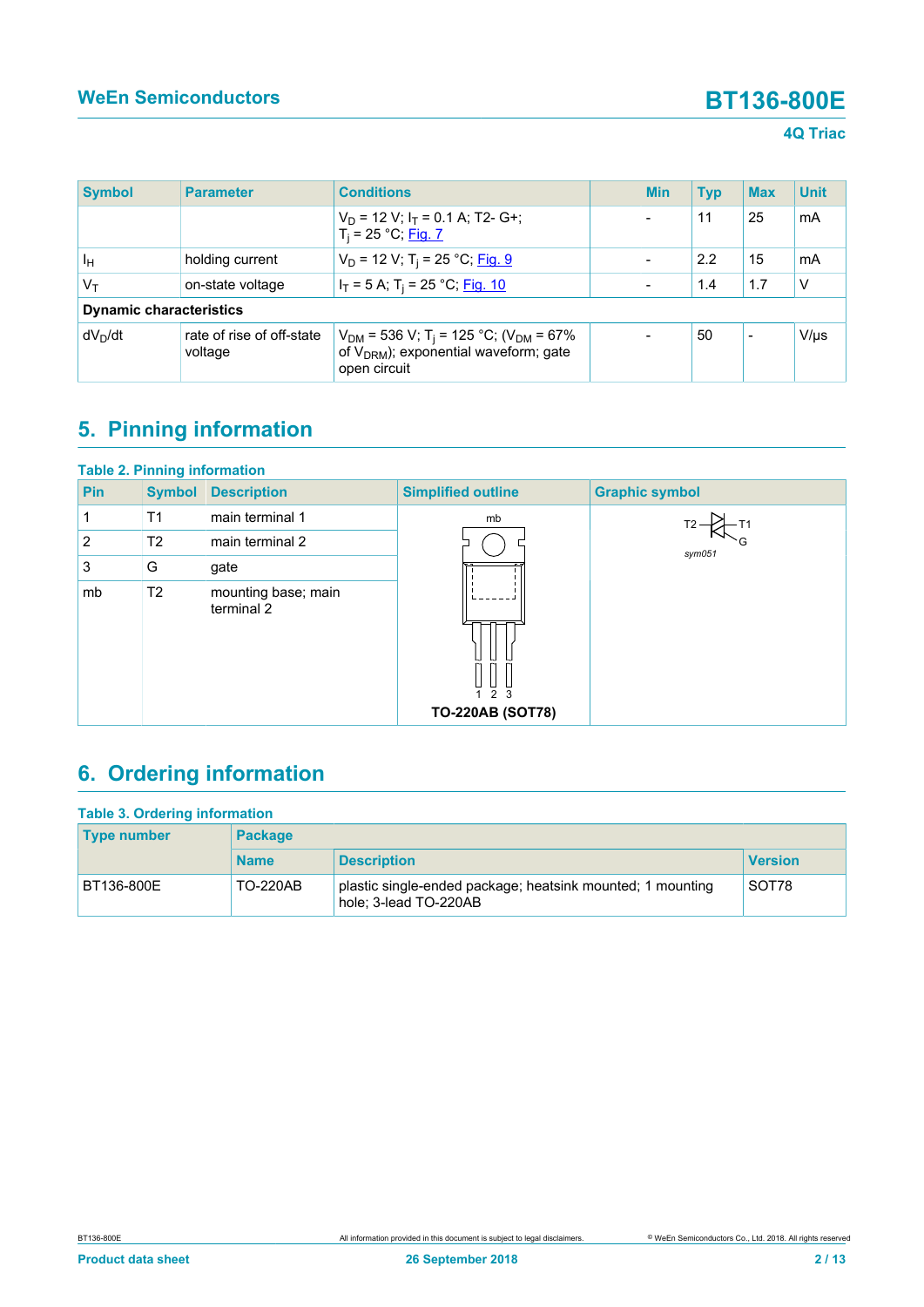

## <span id="page-2-2"></span>**7. Limiting values**

### **Table 4. Limiting values**

*In accordance with the Absolute Maximum Rating System (IEC 60134).*

| <b>Symbol</b>          | <b>Parameter</b>                         | <b>Conditions</b>                                                       | <b>Min</b>                   | <b>Max</b> | <b>Unit</b> |
|------------------------|------------------------------------------|-------------------------------------------------------------------------|------------------------------|------------|-------------|
| <b>V<sub>DRM</sub></b> | repetitive peak off-state<br>voltage     |                                                                         |                              | 800        | $\vee$      |
| $I_{T(RMS)}$           | RMS on-state current                     | full sine wave; $T_{mb} \leq 107 \degree C$ ; Fig. 1;<br>Fig. 2; Fig. 3 |                              | 4          | A           |
| $I_{\text{TSM}}$       | non-repetitive peak on-<br>state current | full sine wave; $T_{j(int)} = 25 °C$ ; $t_p = 20$ ms;<br>Fig. 4; Fig. 5 |                              | 25         | A           |
|                        |                                          | full sine wave; $T_{j(int)} = 25$ °C; $t_p = 16.7$ ms                   | $\overline{\phantom{a}}$     | 27         | A           |
| $l^2t$                 | $I2t$ for fusing                         | $t_p$ = 10 ms; SIN                                                      |                              | 3.1        | $A^2s$      |
| $dl_T/dt$              | rate of rise of on-state<br>current      | $I_G = 20 \text{ mA}$                                                   | -                            | 50         | $A/\mu s$   |
|                        |                                          | $I_G = 20 \text{ mA}$                                                   |                              | 50         | $A/\mu s$   |
|                        |                                          | $I_G = 20 \text{ mA}$                                                   | $\overline{\phantom{a}}$     | 50         | $A/\mu s$   |
|                        |                                          | $I_G = 50 \text{ mA}$                                                   | $\overline{\phantom{a}}$     | 10         | $A/\mu s$   |
| I <sub>GM</sub>        | peak gate current                        |                                                                         |                              | 2          | A           |
| $P_{GM}$               | peak gate power                          |                                                                         |                              | 5          | W           |
| $P_{G(AV)}$            | average gate power                       | over any 20 ms period                                                   | $\qquad \qquad \blacksquare$ | 0.5        | W           |
| $T_{\text{stg}}$       | storage temperature                      |                                                                         | $-40$                        | 150        | $^{\circ}C$ |
| $T_j$                  | junction temperature                     |                                                                         | -                            | 125        | $^{\circ}C$ |

<span id="page-2-0"></span>

### **Fig. 1. RMS on-state current as a function of mounting base temperature; maximum values**

<span id="page-2-1"></span>

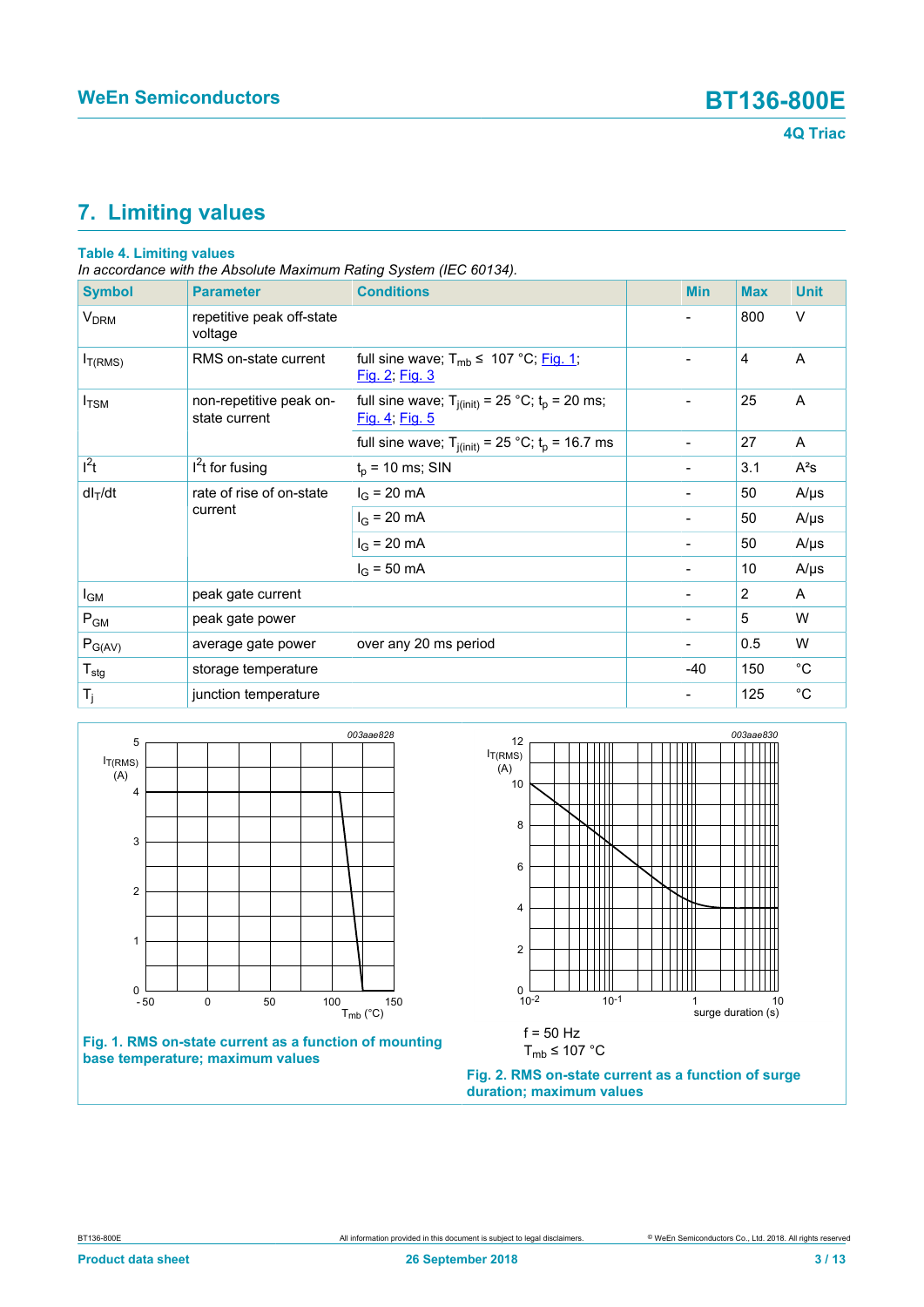<span id="page-3-1"></span><span id="page-3-0"></span>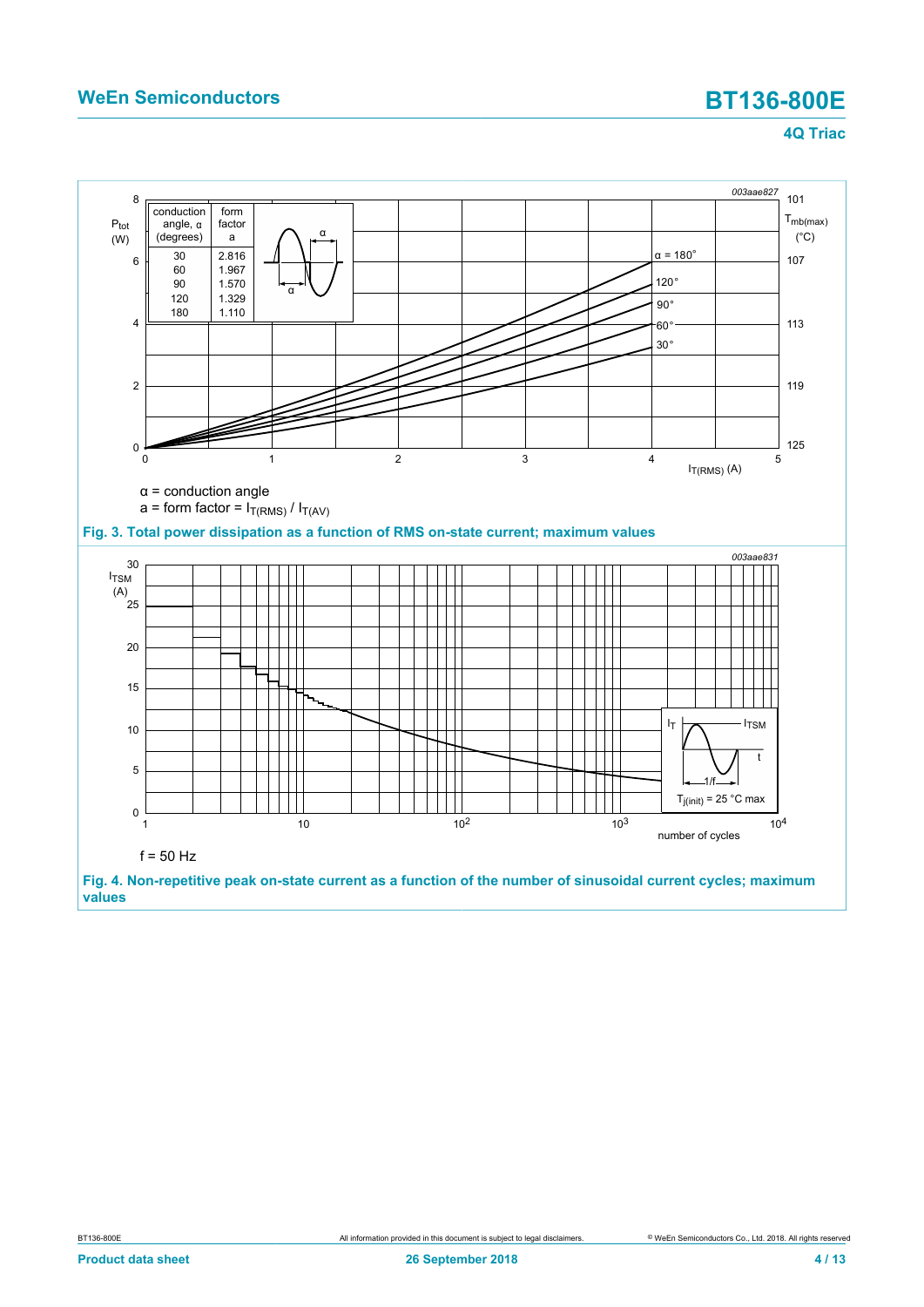<span id="page-4-0"></span>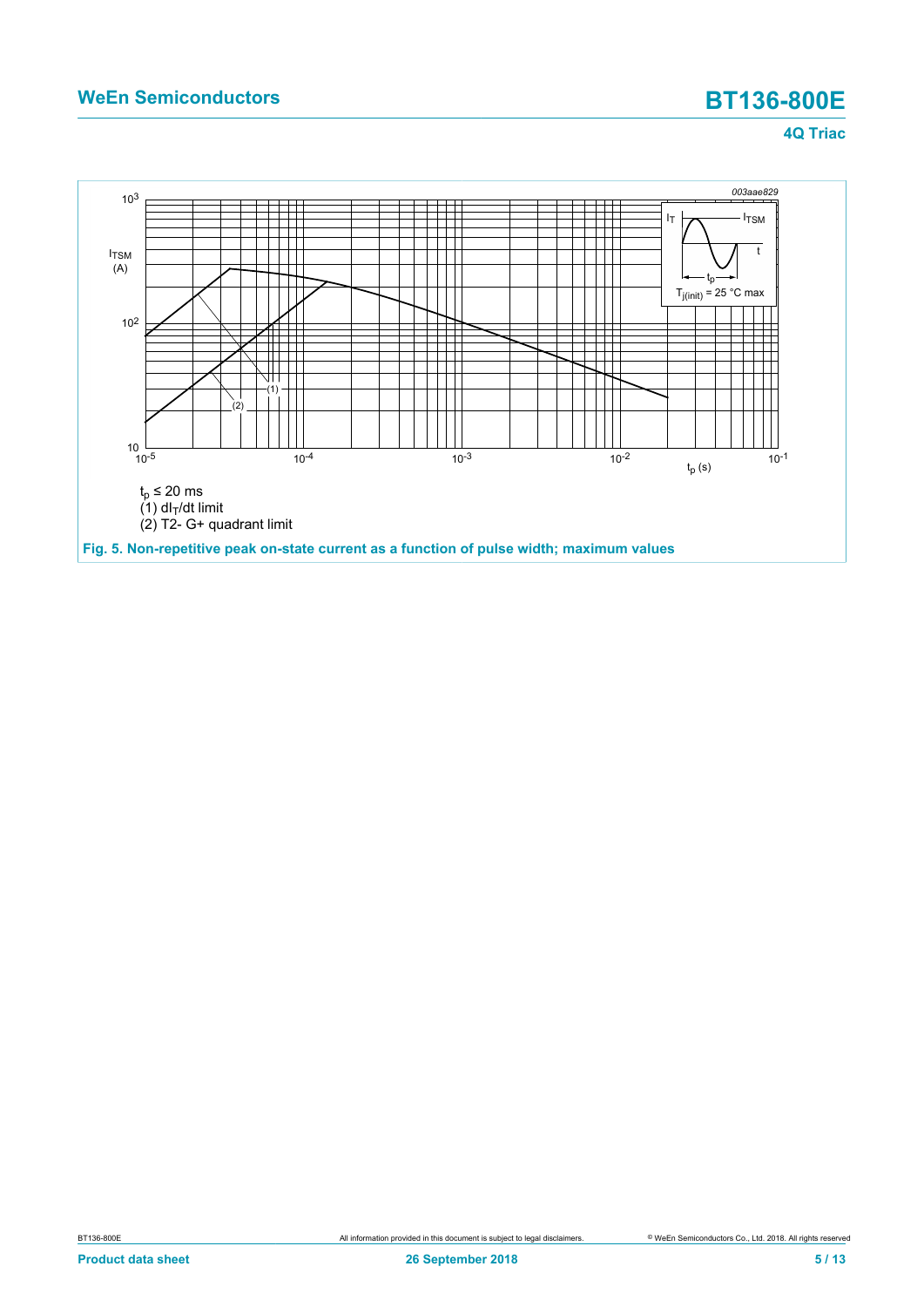## <span id="page-5-1"></span>**8. Thermal characteristics**

| Table 5. Thermal characteristics |                                                            |                    |  |            |            |            |             |
|----------------------------------|------------------------------------------------------------|--------------------|--|------------|------------|------------|-------------|
| <b>Symbol</b>                    | <b>Parameter</b>                                           | <b>Conditions</b>  |  | <b>Min</b> | <b>Typ</b> | <b>Max</b> | <b>Unit</b> |
| $R_{th(i-mb)}$                   | thermal resistance                                         | half cycle; Fig. 6 |  |            | -          | 3.7        | K/W         |
|                                  | from junction to<br>mounting base                          | full cycle; Fig. 6 |  |            |            | 3          | K/W         |
| $R_{th(j-a)}$                    | thermal resistance<br>from junction to<br>ambient free air | in free air        |  |            | 60         |            | K/W         |

<span id="page-5-0"></span>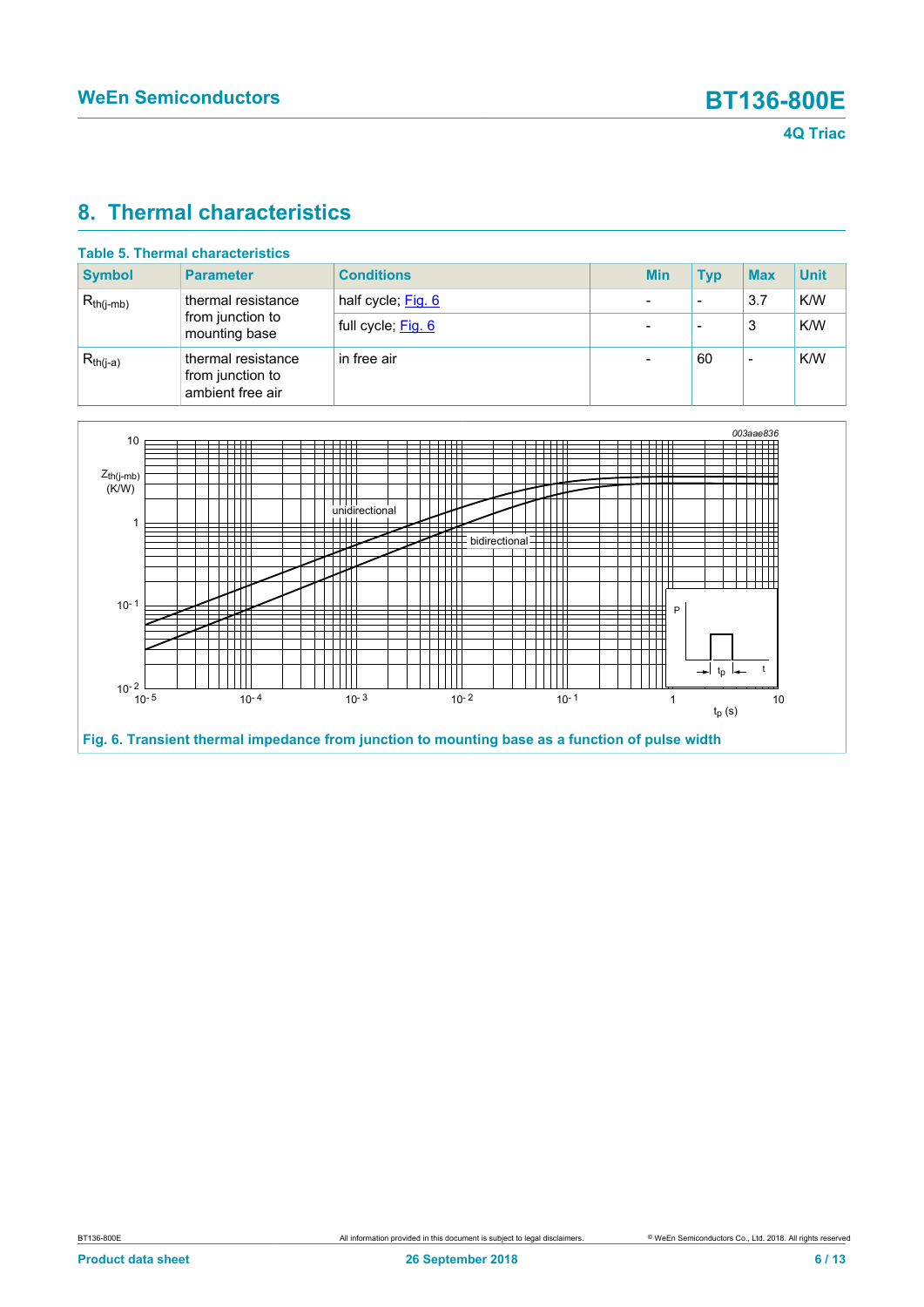## <span id="page-6-0"></span>**9. Characteristics**

| <b>Table 6. Characteristics</b> |                                      |                                                                                                                                        |                |                |                          |            |             |  |
|---------------------------------|--------------------------------------|----------------------------------------------------------------------------------------------------------------------------------------|----------------|----------------|--------------------------|------------|-------------|--|
| <b>Symbol</b>                   | <b>Parameter</b>                     | <b>Conditions</b>                                                                                                                      | <b>Min</b>     | <b>Typ</b>     |                          | <b>Max</b> | <b>Unit</b> |  |
| <b>Static characteristics</b>   |                                      |                                                                                                                                        |                |                |                          |            |             |  |
| $I_{GT}$                        | gate trigger current                 | $V_D$ = 12 V; $I_T$ = 0.1 A; T2+ G+;<br>$T_i = 25 °C;$ Fig. 7                                                                          |                | 2.5            |                          | 10         | mA          |  |
|                                 |                                      | $V_D$ = 12 V; $I_T$ = 0.1 A; T2+ G-;<br>$T_i = 25 °C;$ Fig. 7                                                                          |                | $\overline{4}$ |                          | 10         | mA          |  |
|                                 |                                      | $V_D$ = 12 V; $I_T$ = 0.1 A; T2- G-;<br>$T_i = 25 °C;$ Fig. 7                                                                          |                | 5              |                          | 10         | mA          |  |
|                                 |                                      | $V_D$ = 12 V; $I_T$ = 0.1 A; T2- G+;<br>$T_i = 25 °C;$ Fig. 7                                                                          | $\frac{1}{2}$  | 11             | 25                       |            | mA          |  |
| $I_{L}$                         | latching current                     | $V_D$ = 12 V; $I_G$ = 0.1 A; T2+ G+;<br>$T_i = 25 °C;$ Fig. 8                                                                          |                | 3              |                          | 15         | mA          |  |
|                                 |                                      | $V_D$ = 12 V; $I_G$ = 0.1 A; T2+ G-;<br>$T_i = 25 °C;$ Fig. 8                                                                          | $\frac{1}{2}$  | 10             | 20                       |            | mA          |  |
|                                 |                                      | $V_D$ = 12 V; $I_G$ = 0.1 A; T2- G-;<br>$T_i = 25 °C;$ Fig. 8                                                                          | $\overline{a}$ | 2.5            |                          | 15         | mA          |  |
|                                 |                                      | $V_D$ = 12 V; $I_G$ = 0.1 A; T2- G+;<br>$T_i = 25 °C;$ Fig. 8                                                                          | $\overline{a}$ | $\overline{4}$ | 20                       |            | mA          |  |
| ΙH                              | holding current                      | $V_D$ = 12 V; T <sub>i</sub> = 25 °C; Fig. 9                                                                                           |                | 2.2            |                          | 15         | mA          |  |
| $V_T$                           | on-state voltage                     | $I_T = 5$ A; T <sub>i</sub> = 25 °C; <u>Fig. 10</u>                                                                                    |                | 1.4            |                          | 1.7        | $\vee$      |  |
| V <sub>GT</sub>                 | gate trigger voltage                 | $V_D$ = 12 V; $I_T$ = 0.1 A; T <sub>i</sub> = 25 °C;<br><b>Fig. 11</b>                                                                 |                | 0.7            | 1                        |            | $\vee$      |  |
|                                 |                                      | $V_D$ = 400 V; $I_T$ = 0.1 A; T <sub>i</sub> = 125 °C;<br>Fig. 11                                                                      | 0.25           | 0.4            | $\overline{a}$           |            | $\vee$      |  |
| Ιp                              | off-state current                    | $V_D$ = 800 V; T <sub>i</sub> = 125 °C                                                                                                 | $\overline{a}$ | 0.1            |                          | 0.5        | mA          |  |
| <b>Dynamic characteristics</b>  |                                      |                                                                                                                                        |                |                |                          |            |             |  |
| $dV_D/dt$                       | rate of rise of off-state<br>voltage | $V_{DM}$ = 536 V; T <sub>i</sub> = 125 °C; (V <sub>DM</sub> = 67%<br>of V <sub>DRM</sub> ); exponential waveform; gate<br>open circuit |                | 50             | $\overline{\phantom{0}}$ |            | $V/\mu s$   |  |
| $t_{gt}$                        | gate-controlled turn-on<br>time      | $I_{TM}$ = 6 A; $V_D$ = 800 V; $I_G$ = 0.1 A; dl <sub>G</sub> /<br>$dt = 5$ A/ $\mu$ s                                                 | $\overline{a}$ | $\overline{c}$ | $\overline{\phantom{0}}$ |            | μs          |  |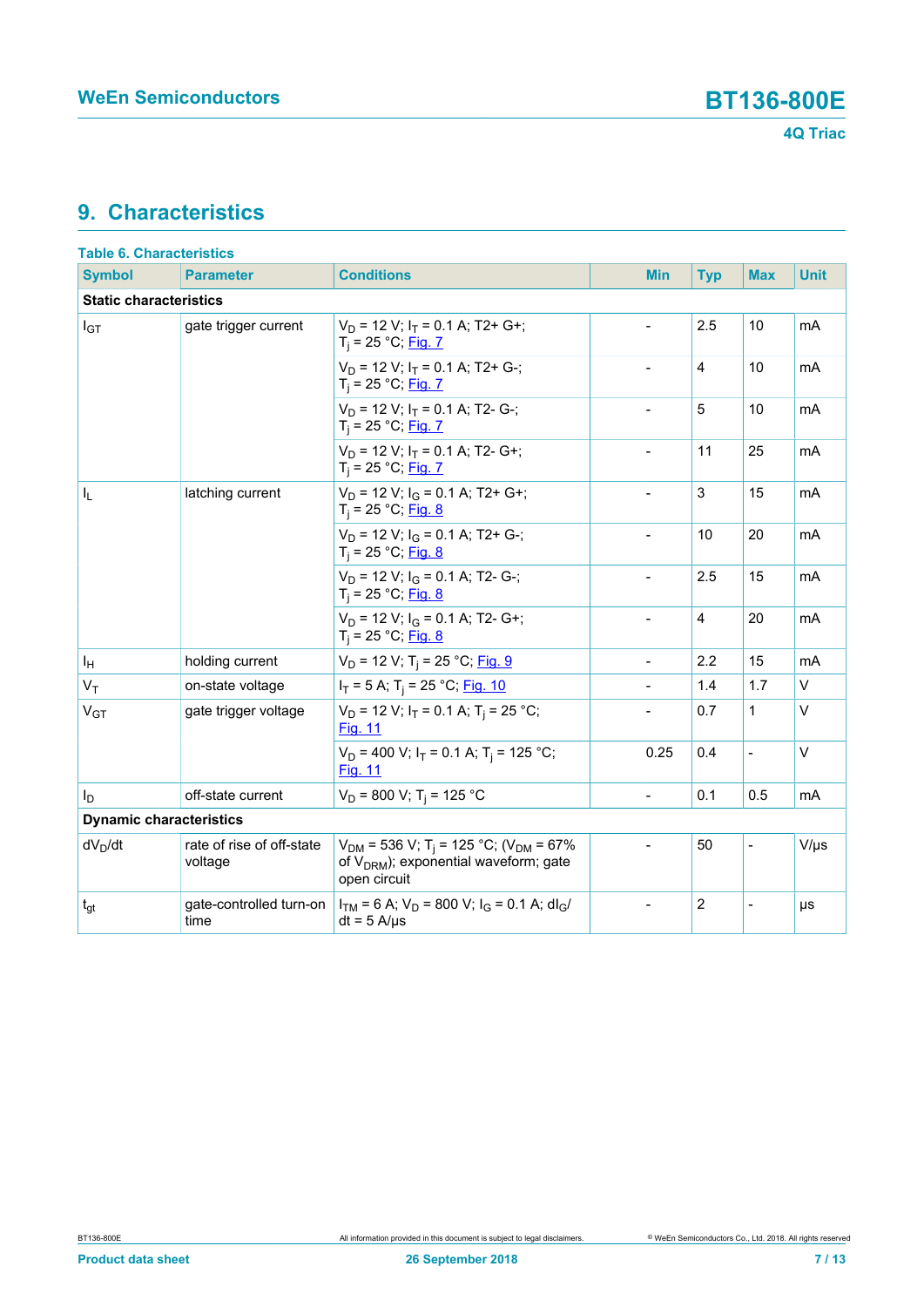<span id="page-7-0"></span>



<span id="page-7-1"></span>

**Fig. 9. Normalized holding current as a function of junction temperature**

<span id="page-7-3"></span>



<span id="page-7-2"></span>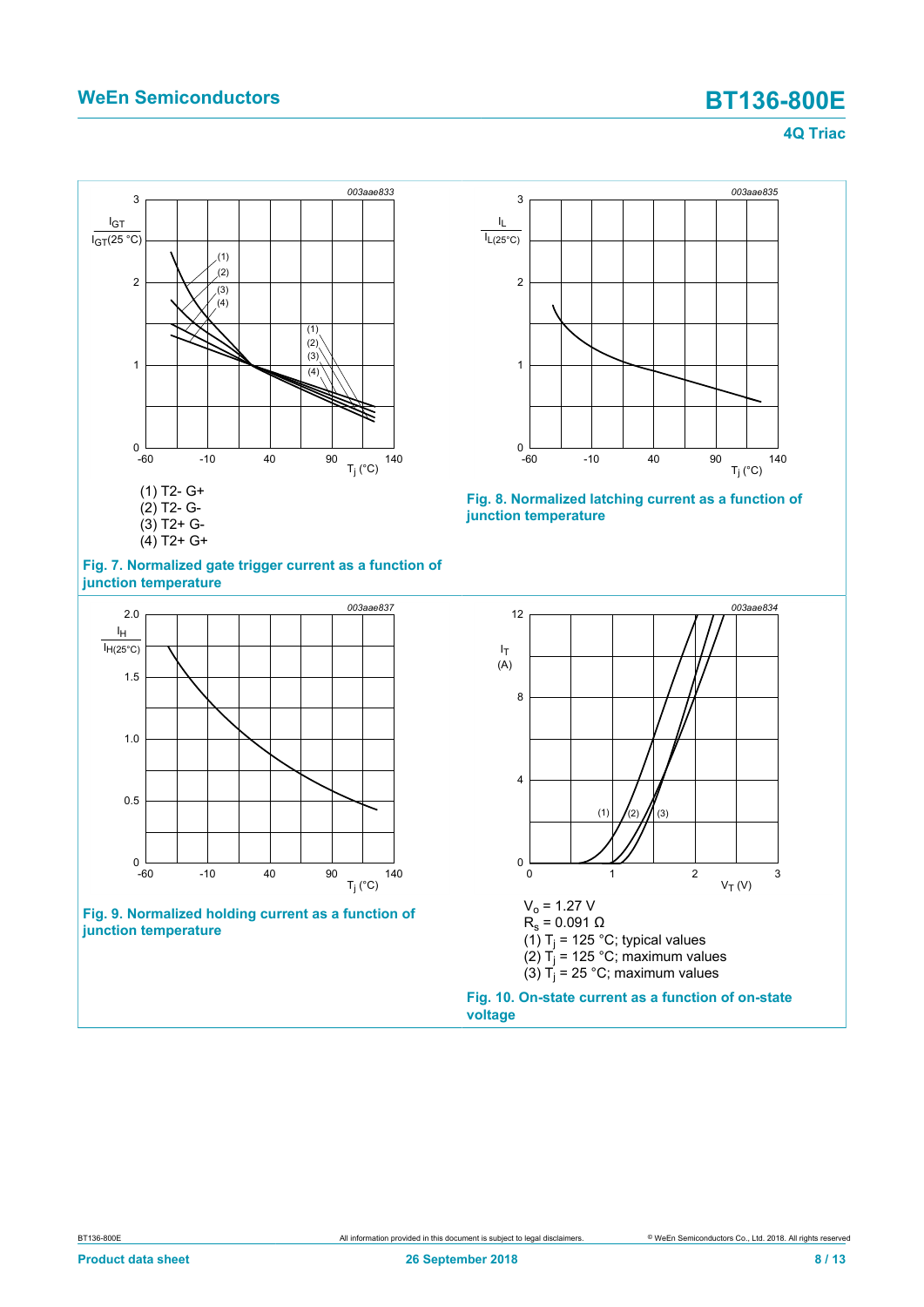<span id="page-8-0"></span>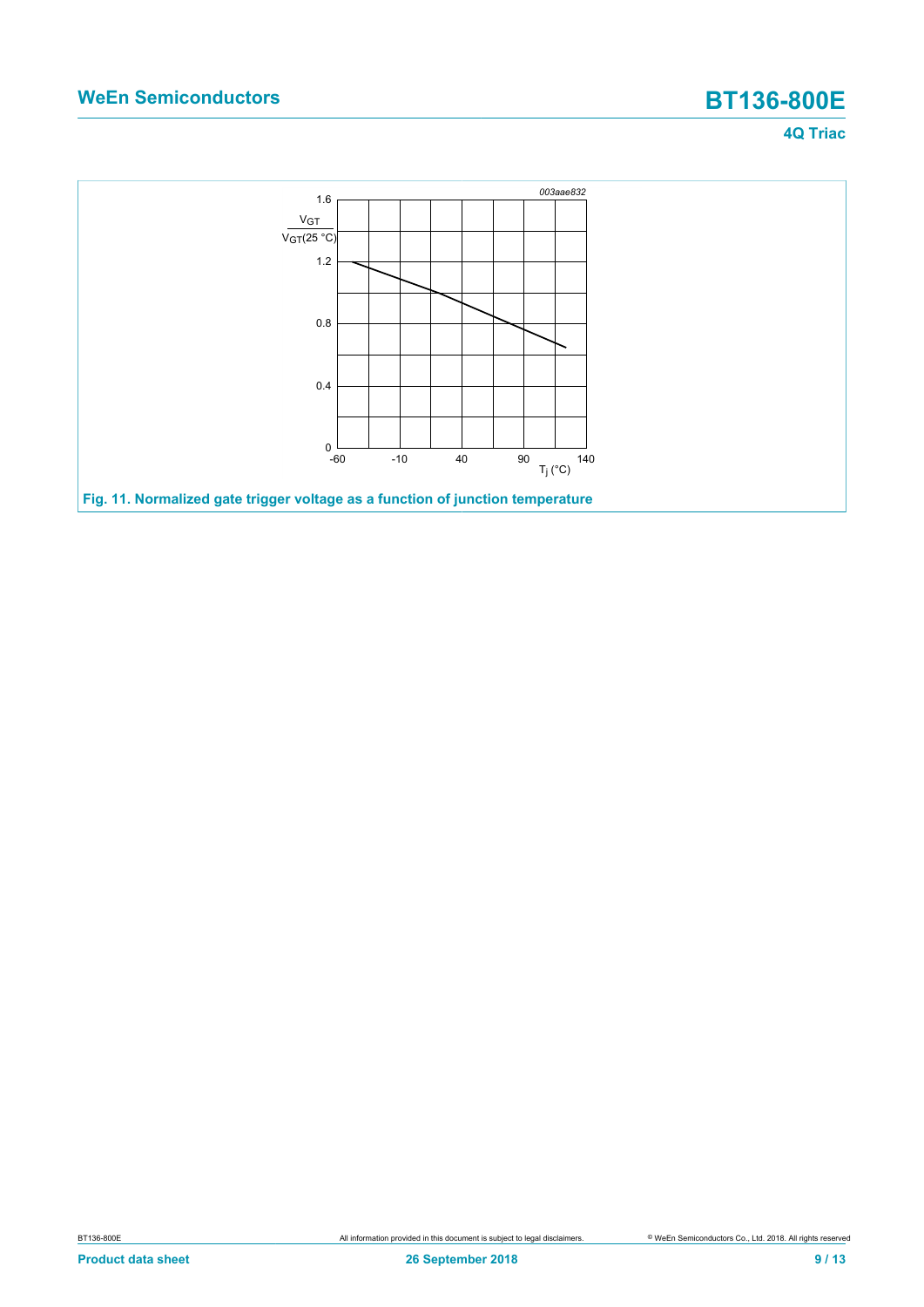## <span id="page-9-0"></span>**10. Package outline**

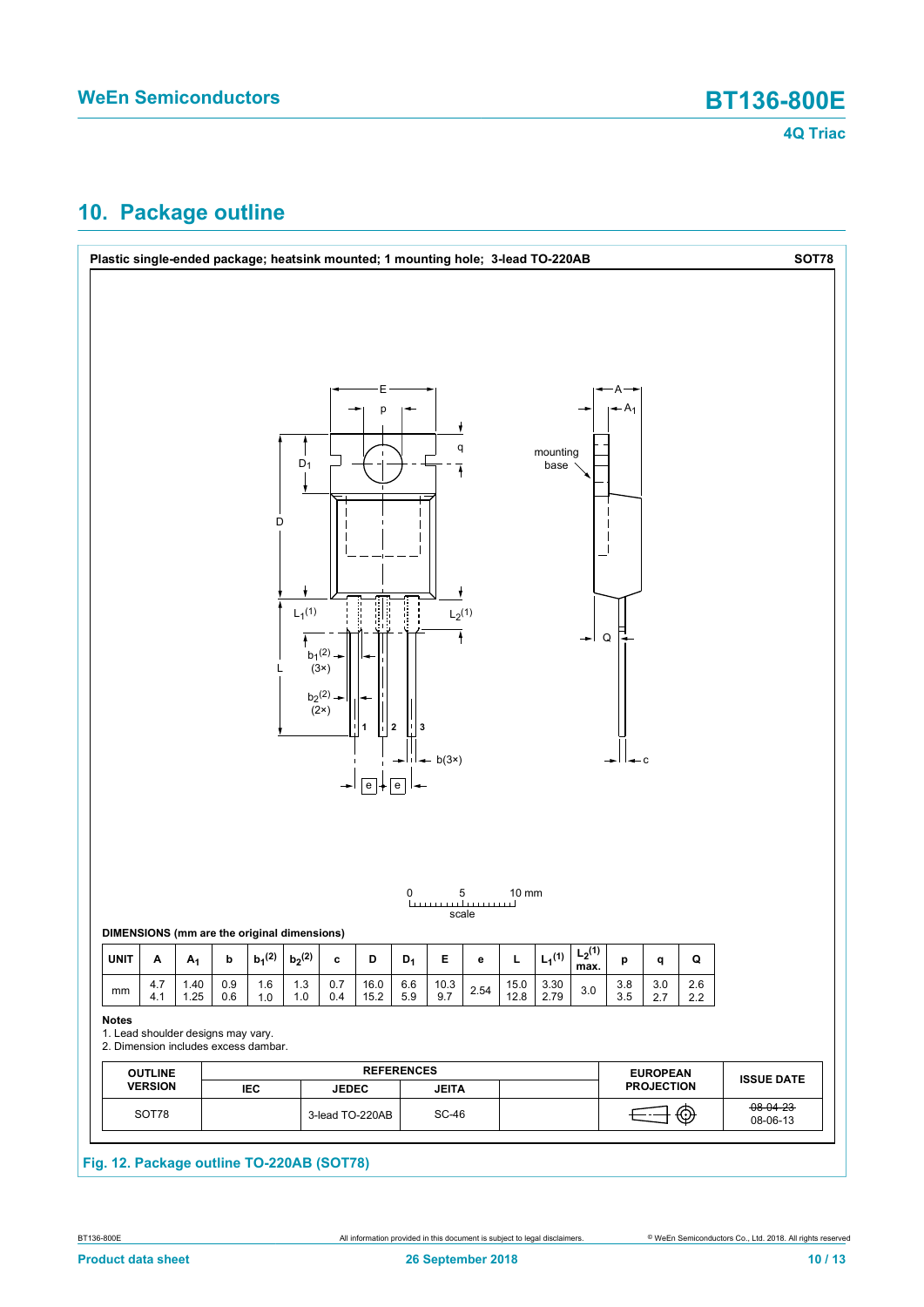## <span id="page-10-1"></span><span id="page-10-0"></span>**11. Legal information**

#### **Data sheet status**

| <b>Document</b><br>status [1][2]     | <b>Product</b><br>status [3] | <b>Definition</b>                                                                           |
|--------------------------------------|------------------------------|---------------------------------------------------------------------------------------------|
| Objective<br>[short] data<br>sheet   | Development                  | This document contains data from<br>the objective specification for product<br>development. |
| Preliminary<br>[short] data<br>sheet | Qualification                | This document contains data from the<br>preliminary specification.                          |
| Product<br>[short] data<br>sheet     | Production                   | This document contains the product<br>specification.                                        |

[1] Please consult the most recently issued document before initiating or completing a design.

- The term 'short data sheet' is explained in section "Definitions".
- The product status of device(s) described in this document may have changed since this document was published and may differ in case of multiple devices. The latest product status information is available on the Internet at URL http://www.ween-semi.com.

#### **Definitions**

**Draft** — The document is a draft version only. The content is still under internal review and subject to formal approval, which may result in modifications or additions. WeEn Semiconductors does not give any representations or warranties as to the accuracy or completeness of information included herein and shall have no liability for the consequences of use of such information.

**Short data sheet** — A short data sheet is an extract from a full data sheet with the same product type number(s) and title. A short data sheet is intended for quick reference only and should not be relied upon to contain detailed and full information. For detailed and full information see the relevant full data sheet, which is available on request via the local WeEn Semiconductors sales office. In case of any inconsistency or conflict with the short data sheet, the full data sheet shall prevail.

**Product specification** — The information and data provided in a Product data sheet shall define the specification of the product as agreed between WeEn Semiconductors and its customer, unless WeEn Semiconductors and customer have explicitly agreed otherwise in writing. In no event however, shall an agreement be valid in which the WeEn Semiconductors product is deemed to offer functions and qualities beyond those described in the Product data sheet.

#### **Disclaimers**

**Limited warranty and liability** — Information in this document is believed to be accurate and reliable. However, WeEn Semiconductors does not give any representations or warranties, expressed or implied, as to the accuracy or completeness of such information and shall have no liability for the consequences of use of such information. WeEn Semiconductors takes no responsibility for the content in this document if provided by an information source outside of WeEn Semiconductors.

In no event shall WeEn Semiconductors be liable for any indirect, incidental, punitive, special or consequential damages (including - without limitation lost profits, lost savings, business interruption, costs related to the removal or replacement of any products or rework charges) whether or not such damages are based on tort (including negligence), warranty, breach of contract or any other legal theory.

Notwithstanding any damages that customer might incur for any reason whatsoever, WeEn Semiconductors' aggregate and cumulative liability towards customer for the products described herein shall be limited in accordance with the *Terms and conditions of commercial sale* of WeEn **Semiconductors** 

**Right to make changes** — WeEn Semiconductors reserves the right to make changes to information published in this document, including without limitation specifications and product descriptions, at any time and without notice. This document supersedes and replaces all information supplied prior to the publication hereof.

**Suitability for use** — WeEn Semiconductors products are not designed, authorized or warranted to be suitable for use in life support, life-critical or safety-critical systems or equipment, nor in applications where failure or malfunction of an WeEn Semiconductors product can reasonably be expected to result in personal injury, death or severe property or environmental damage. WeEn Semiconductors and its suppliers accept no liability for inclusion and/or use of WeEn Semiconductors products in such equipment or applications and therefore such inclusion and/or use is at the customer's own risk.

**Quick reference data** — The Quick reference data is an extract of the product data given in the Limiting values and Characteristics sections of this document, and as such is not complete, exhaustive or legally binding.

**Applications** — Applications that are described herein for any of these products are for illustrative purposes only. WeEn Semiconductors makes no representation or warranty that such applications will be suitable for the specified use without further testing or modification.

Customers are responsible for the design and operation of their applications and products using WeEn Semiconductors products, and WeEn Semiconductors accepts no liability for any assistance with applications or customer product design. It is customer's sole responsibility to determine whether the WeEn Semiconductors product is suitable and fit for the customer's applications and products planned, as well as for the planned application and use of customer's third party customer(s). Customers should provide appropriate design and operating safeguards to minimize the risks associated with their applications and products.

WeEn Semiconductors does not accept any liability related to any default, damage, costs or problem which is based on any weakness or default in the customer's applications or products, or the application or use by customer's third party customer(s). Customer is responsible for doing all necessary testing for the customer's applications and products using WeEn Semiconductors products in order to avoid a default of the applications and the products or of the application or use by customer's third party customer(s). WeEn does not accept any liability in this respect.

**Limiting values** — Stress above one or more limiting values (as defined in the Absolute Maximum Ratings System of IEC 60134) will cause permanent damage to the device. Limiting values are stress ratings only and (proper) operation of the device at these or any other conditions above those given in the Recommended operating conditions section (if present) or the Characteristics sections of this document is not warranted. Constant or repeated exposure to limiting values will permanently and irreversibly affect the quality and reliability of the device.

**No offer to sell or license** — Nothing in this document may be interpreted or construed as an offer to sell products that is open for acceptance or the grant, conveyance or implication of any license under any copyrights, patents or other industrial or intellectual property rights.

**Export control** — This document as well as the item(s) described herein may be subject to export control regulations. Export might require a prior authorization from competent authorities.

**Non-automotive qualified products** — Unless this data sheet expressly states that this specific WeEn Semiconductors product is automotive qualified, the product is not suitable for automotive use. It is neither qualified nor tested in accordance with automotive testing or application requirements. WeEn Semiconductors accepts no liability for inclusion and/or use of nonautomotive qualified products in automotive equipment or applications.

In the event that customer uses the product for design-in and use in automotive applications to automotive specifications and standards, customer (a) shall use the product without WeEn Semiconductors' warranty of the product for such automotive applications, use and specifications, and (b) whenever customer uses the product for automotive applications beyond WeEn Semiconductors' specifications such use shall be solely at customer's own risk, and (c) customer fully indemnifies WeEn Semiconductors for any liability, damages or failed product claims resulting from customer design and use of the product for automotive applications beyond WeEn Semiconductors' standard warranty and WeEn Semiconductors' product specifications.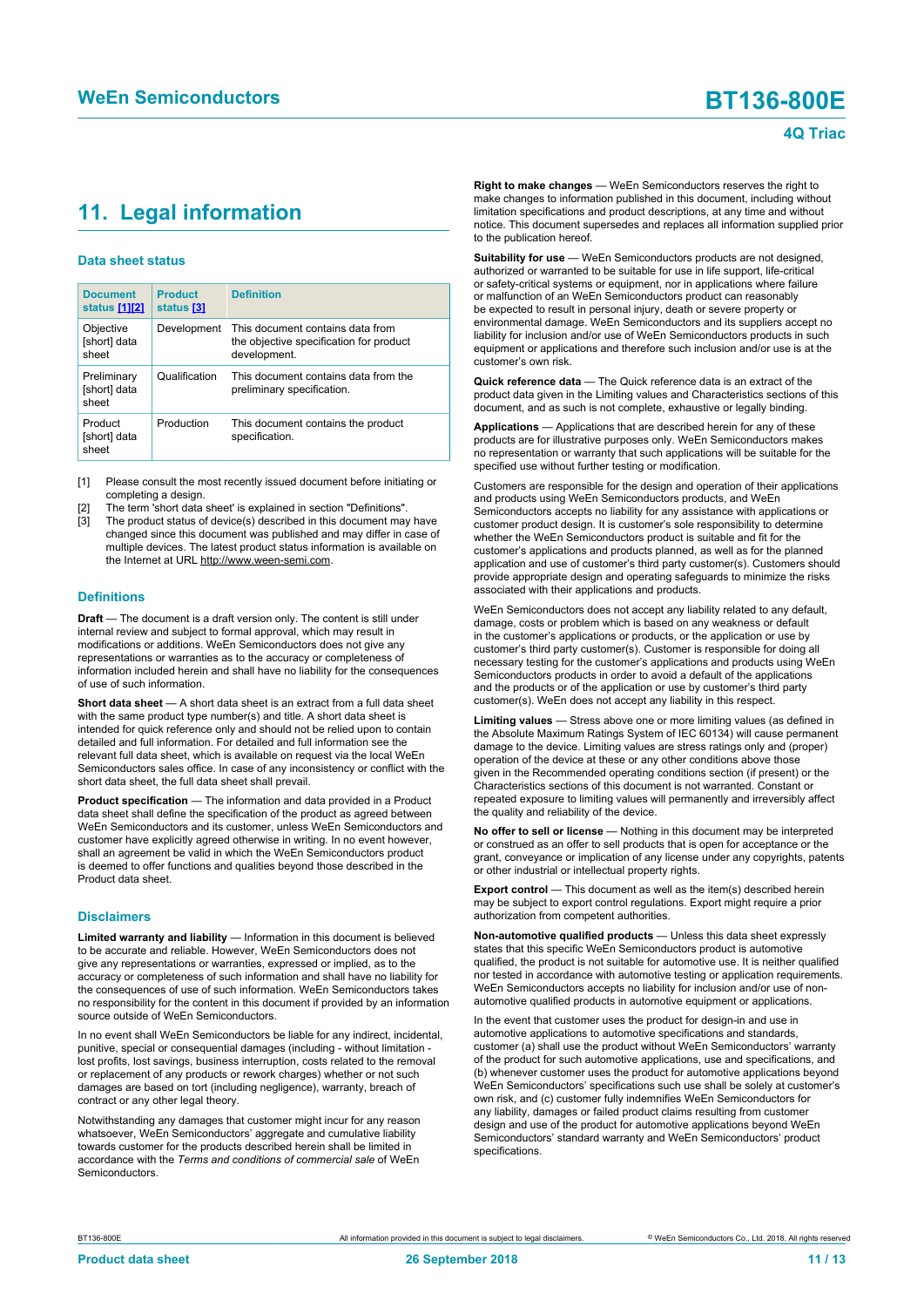**Translations** — A non-English (translated) version of a document is for reference only. The English version shall prevail in case of any discrepancy between the translated and English versions.

#### **Trademarks**

Notice: All referenced brands, product names, service names and trademarks are the property of their respective owners.